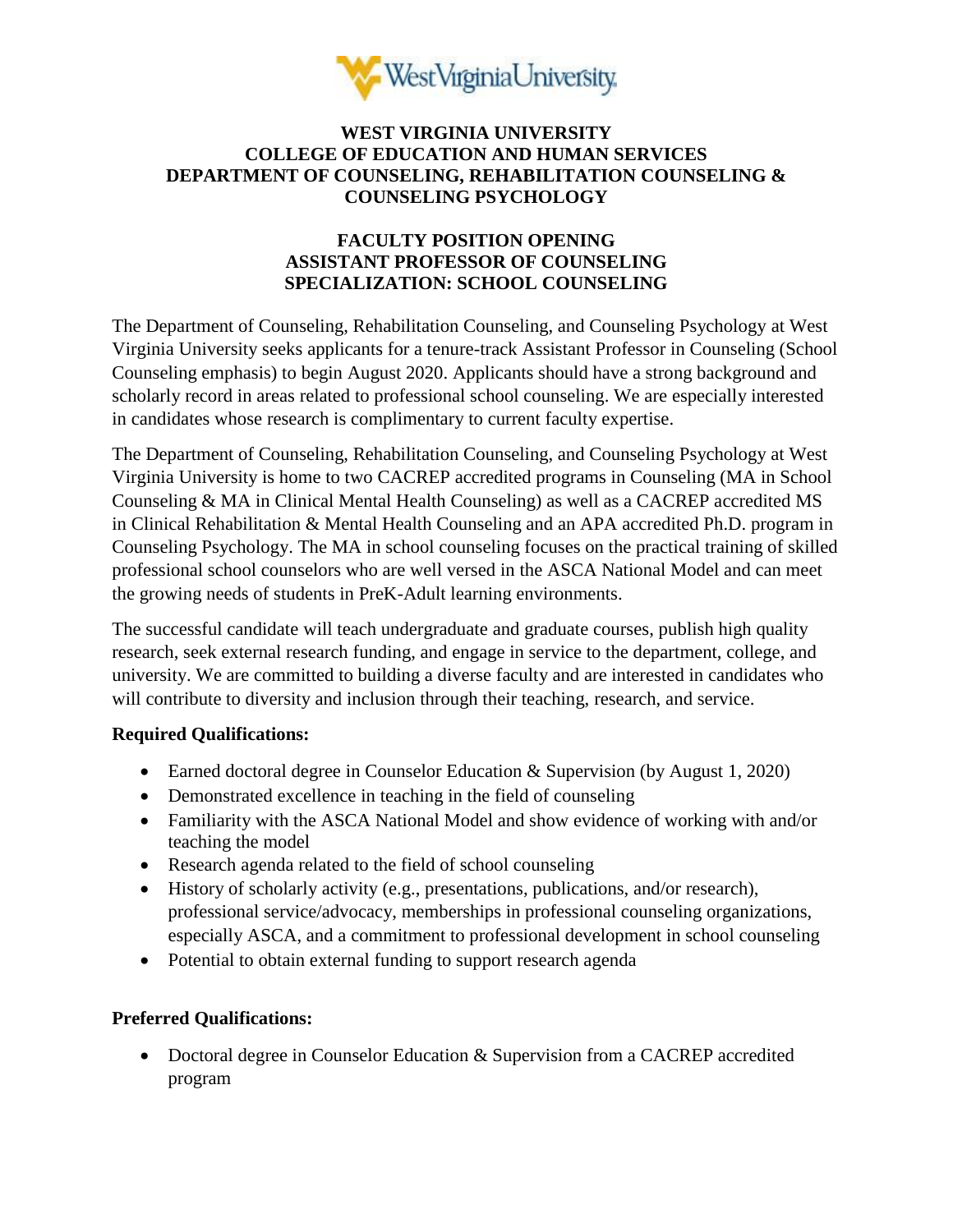

- Two (2) or more years of experience as a professional school counselor (beyond internships)
- Experience teaching online courses
- Licensed, or eligible for licensure, as a Professional Counselor (LPC or LMFT) in the state of West Virginia by August 2020 (www.wvbec.org)
- Have experience in (or show potential for) teaching core CACREP and specialized courses in School and Clinical Mental Health Counseling; show a willingness to teach, supervise, and mentor doctoral students.
- This position is open to candidates with a range of clinical and teaching interests that are aligned with the field of school counseling. Some preference will be given to applicants with expertise in the following areas:
	- Children/adolescents Career counseling
	- Introduction to School Counseling
	- Trauma and Trauma-informed care
	- Counselor Supervision

## **Anticipated Workload:**

- 40% Research and Scholarship, including high quality journal publications and pursuit of external funding related to productive research agenda
- 40% Teaching (online and face-to-face courses), mentoring graduate students, contributing to program development, and supervision of practicum and internship experiences for school counseling students
- 20% Service, building and maintaining appropriate community connections, contributing to departmental, college, and university functioning related to shared governance, contributing to maintenance of productive relationships with local, partner schools

**Target Start Date: August 2020** 

## **Application Process:**

Review of applications will begin October 1, 2019. The following materials are to be submitted online at (https://wvu.taleo.net/careersection/faculty/jobdetail.ftl?job=13041&tz=GMT-04%3A00&tzname): cover letter describing research and teaching experience and interests; curriculum vitae; contact information for three professional references; and PDFs of up to three representative publications.

For further information, contact Christine J. Schimmel, Ed.D. (Search Chair) at chris.schimmel@mail.wvu.edu

West Virginia University is in Morgantown, WV and is the State's comprehensive Land Grant University with an enrollment of nearly 32,000 students and a Carnegie Classification - Highest